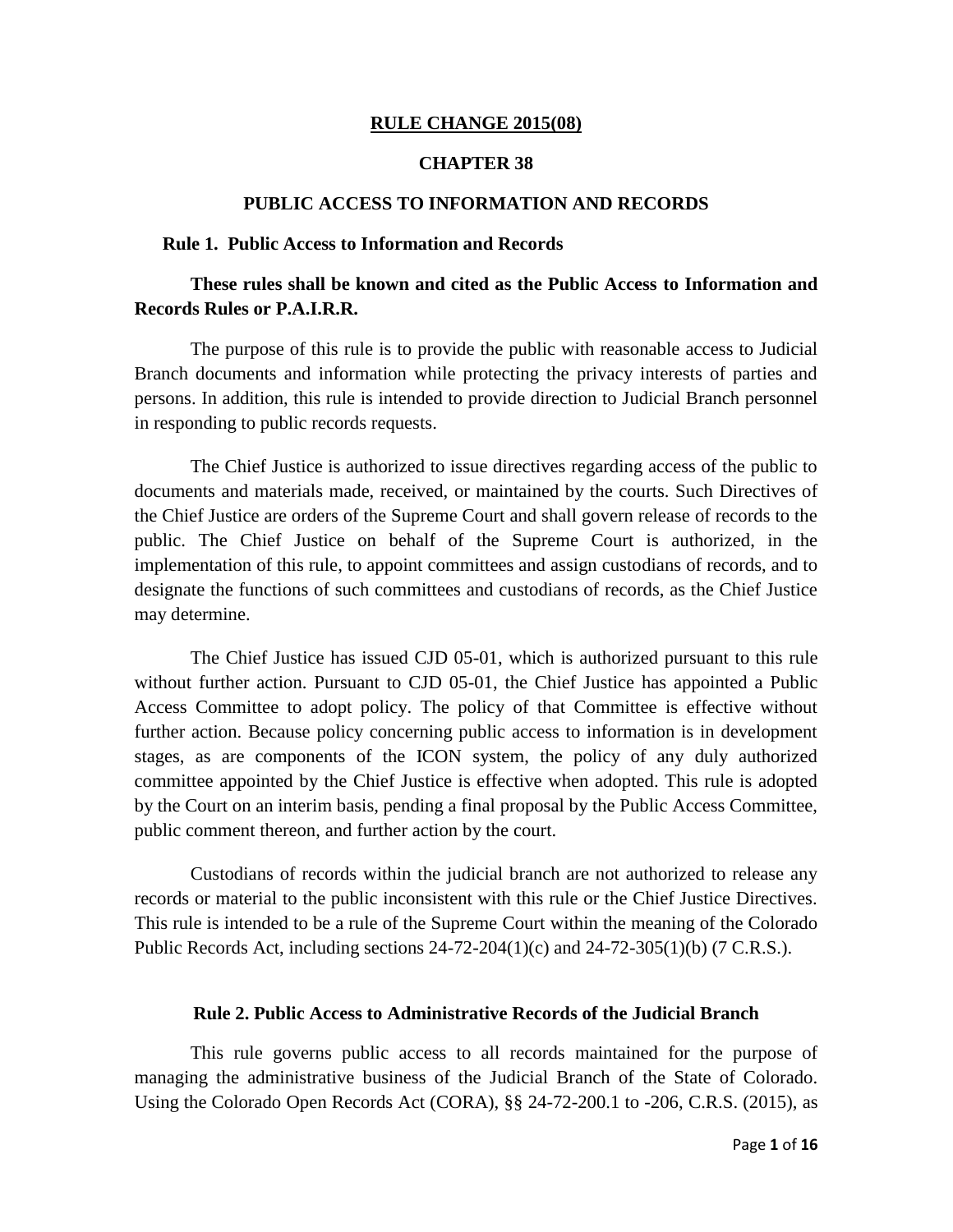a guide, the Supreme Court published a proposed Rule governing access to administrative records of the Judicial Branch, and the Chief Justice signed Chief Justice Directive 15-01 to govern interim access to administrative records. The Colorado Supreme Court received comments and held a public hearing on the proposed rule. The Supreme Court revised the rule in response to the comments received. Although CORA served as a guide in drafting this rule, the rule and CORA are not identical. Many of the rule's deviations from CORA reflect simple changes to language and streamlined organization of the rule for clarity and to better serve the public. Other, substantive deviations from CORA reflect the unique nature of the records and operations of the Judicial Branch. These changes are addressed in comments throughout the rule. This rule pertains only to administrative records and does not contemplate or control access to court records, which is governed by P.A.I.R.R. 1 and Chief Justice Directive 05-01. This rule is intended to be a rule of the Supreme Court within the meaning of CORA, including section  $24-72-204(1)(c)$ , C.R.S. (2015).

## **SECTION 1**

## **DEFINITIONS**

For purposes of Chapter 38, Rule 2, the following definitions apply:

(a) "Administrative record" means a record maintained for the purpose of managing the business or performing the duties of the Judicial Branch that is not defined as a court record in P.A.I.R.R. 1 and Chief Justice Directive 05-01.

(b) "Confidential personal information" means a person's home address, telephone number, social security number, birth date, bank account information, tax identification number, personal signature, personal email addresses, or similar unique identifying information other than a person's name.

COMMENT: CORA does not define "confidential personal information" or any similar term. The disclosure provisions in this rule permit the disclosure of many records so long as confidential personal information is redacted or otherwise not disclosed. This definition provides clear guidance to the public and to custodians regarding what information can be disclosed.

(c) "Custodian" means the person designated by federal or state statute, court rule, or court order as the keeper of the record, regardless of possession. Where no federal or state statute, court rule, or court order designates, the custodian is as provided in this subsection:

(1) For Colorado State Courts and Probation, the custodian is the Chief Justice. The Chief Justice has delegated custodial authority to the following: the chief judge in each judicial district; the chief judge of the court of appeals; and the presiding judge of the Denver Probate and Denver Juvenile courts in their respective courts. Each chief judge or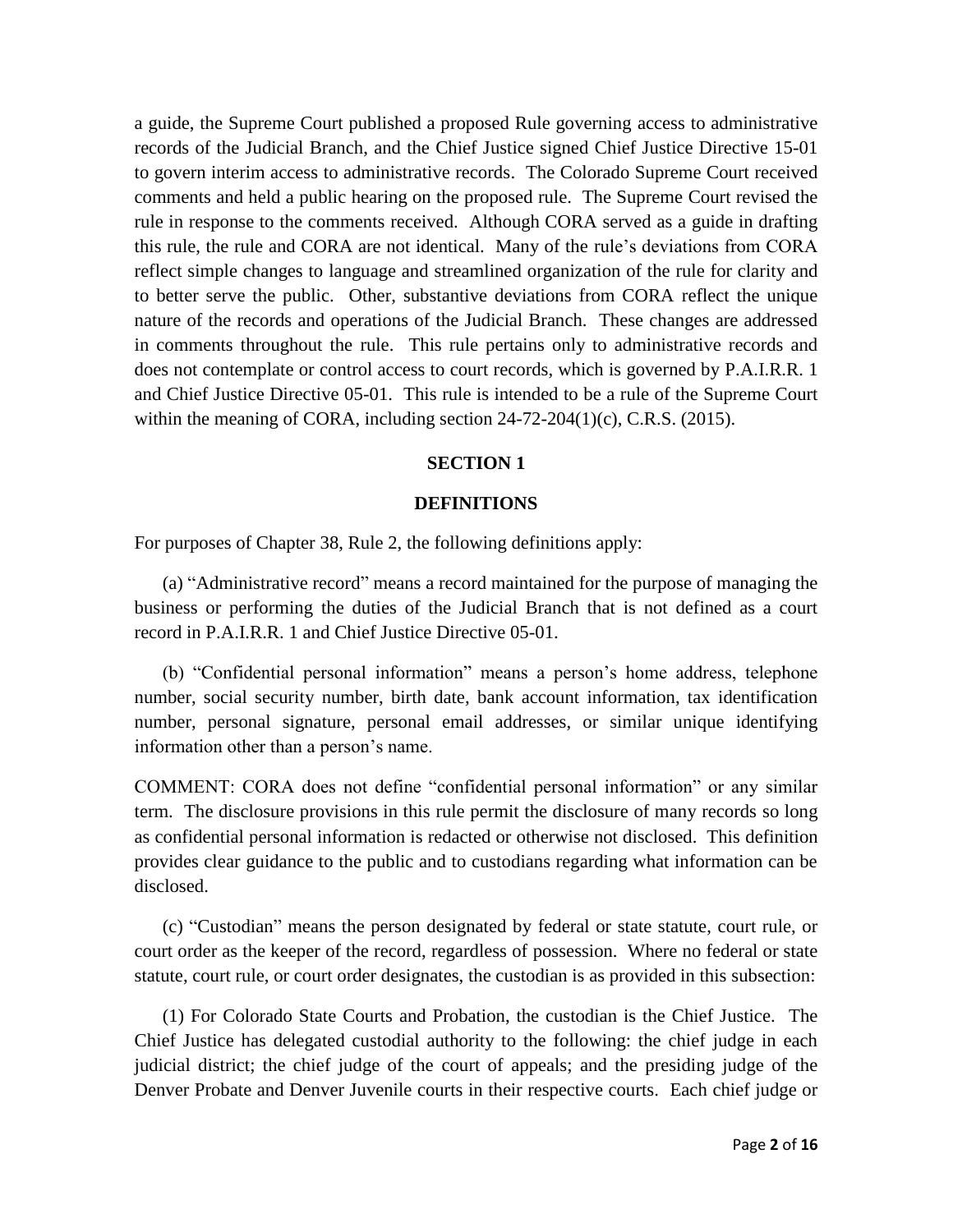presiding judge may delegate authority to the district administrator, clerk of court, chief probation officer, or other designee.

(2) For the Office of the State Court Administrator, the custodian is the State Court Administrator or his or her designee.

(3) For the Office of the Presiding Disciplinary Judge, the custodian is the Presiding Disciplinary Judge or his or her designee.

(4) For the Office of Judicial Performance Evaluation, the custodian is the Executive Director of the Office of Judicial Performance Evaluation or his or her designee.

(5) For the Office of Attorney Regulation Counsel and the Office of Attorney Registration, the custodian is the Attorney Regulation Counsel or his or her designee.

(6) For the Colorado Lawyer Assistance Program, the custodian is the Executive Director of the Colorado Lawyer Assistance Program or his or her designee.

(7) For the Colorado Attorney Mentor Program, the custodian is the Executive Director of the Colorado Attorney Mentor Program or his or her designee.

(8) For the Office of Alternate Defense Counsel, the custodian is the Executive Director of the Office of Alternate Defense Counsel or his or her designee.

(9) For the Office of the Child's Representative, the custodian is the Executive Director of the Office of the Child's Representative or his or her designee.

(10) For the Office of the State Public Defender, the custodian is the State Public Defender or his or her designee.

(d) "Financial record" means any documentation maintained to show the receipt, management or disbursement of funds by the Judicial Branch.

(e) The "Judicial Branch" includes Colorado State Courts and Probation, the Office of the State Court Administrator, the Office of the Presiding Disciplinary Judge, the Office of Judicial Performance Evaluation, the Office of Attorney Regulation Counsel, the Office of Attorney Registration, the Colorado Lawyer Assistance Program, the Colorado Attorney Mentor Program, the Office of Alternate Defense Counsel, the Office of the Child's Representative, and the Office of the State Public Defender. The Judicial Branch does not include the Judicial Discipline Commission, Independent Ethics Commission, or the Independent Office of the Child Protection Ombudsman.

COMMENT: The Independent Ethics Commission was created by article 29, section 5 of the Colorado Constitution, and is an independent and autonomous constitutional entity. The Supreme Court does not believe it is appropriate to promulgate a rule governing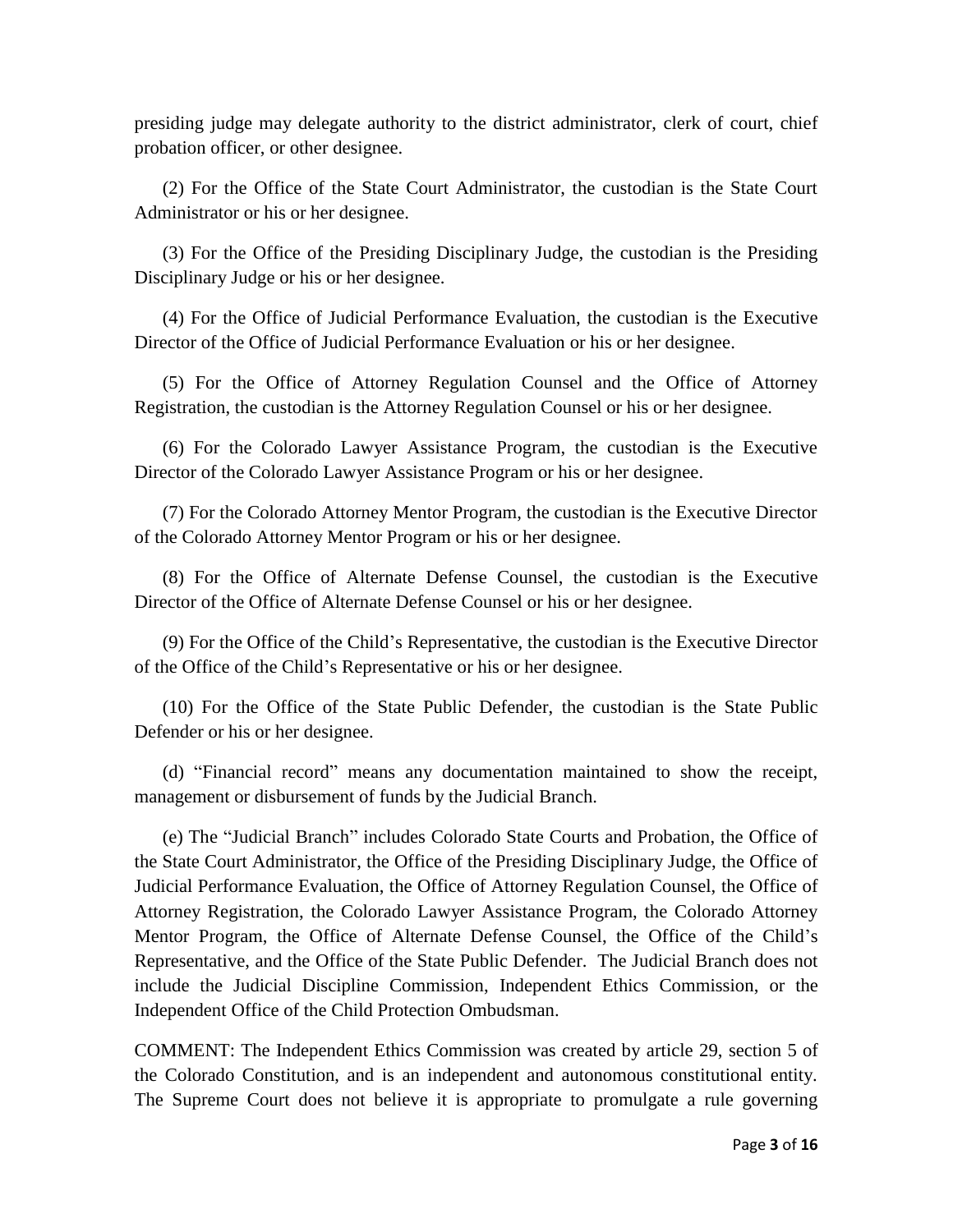access to records of a separate constitutional entity. The Judicial Discipline Commission is also a separate constitutional entity,created by article 6, section 23 of the Colorado Constitution. Section 24-72-401, C.R.S. (2015) governs the confidentiality of information and records of the Judicial Discipline Commission. The Supreme Court presumes that the legislature intended section 24-72-401 and not CORA to control the confidentiality of Judicial Discipline Commission records. The legislation creating the Independent Office of the Child Protection Ombudsman specifies that it is subject to CORA. § 19-3.3-102(5), C.R.S. (2015).

(f) "Person" means any natural person acting in an official or personal capacity, and any corporation, limited liability company, partnership, firm, or association.

(g) "Person in interest" means the person who is the subject of a record.

(h) "Personnel file" means and includes home addresses, telephone numbers, financial information, and other information maintained because of the employer-employee relationship, and other documents specifically exempt from disclosure under this rule or any other provision of law. "Personnel file" does not include applications of past or current employees, employment agreements, any amount paid or benefit provided incident to termination of employment, dates of employment, classification, job title, job description, salary range, performance ratings, or any compensation, including expense allowances and benefits, paid to employees by the state, its agencies, institutions, or political subdivisions.

### **SECTION 2**

## **ACCESS TO ADMINISTRATIVE RECORDS**

(a) All Judicial Branch administrative records shall be available for inspection by any person at reasonable times, except as provided in this rule or as otherwise provided by federal or state statute, court rule, or court order. The custodian of any administrative records shall make policies governing the inspection of administrative records that are reasonably necessary to protect the records and prevent unnecessary interference with the regular discharge of the duties of the custodian or the custodian's office.

(b) The custodian must take reasonable measures to locate any specific administrative record sought and to ensure public access to the administrative record without unreasonable delay or unreasonable cost.

(c) This rule does not preclude the Judicial Branch from obtaining and enforcing trademark or copyright protection for any administrative record. The Judicial Branch is specifically authorized to obtain and enforce such protection in accordance with applicable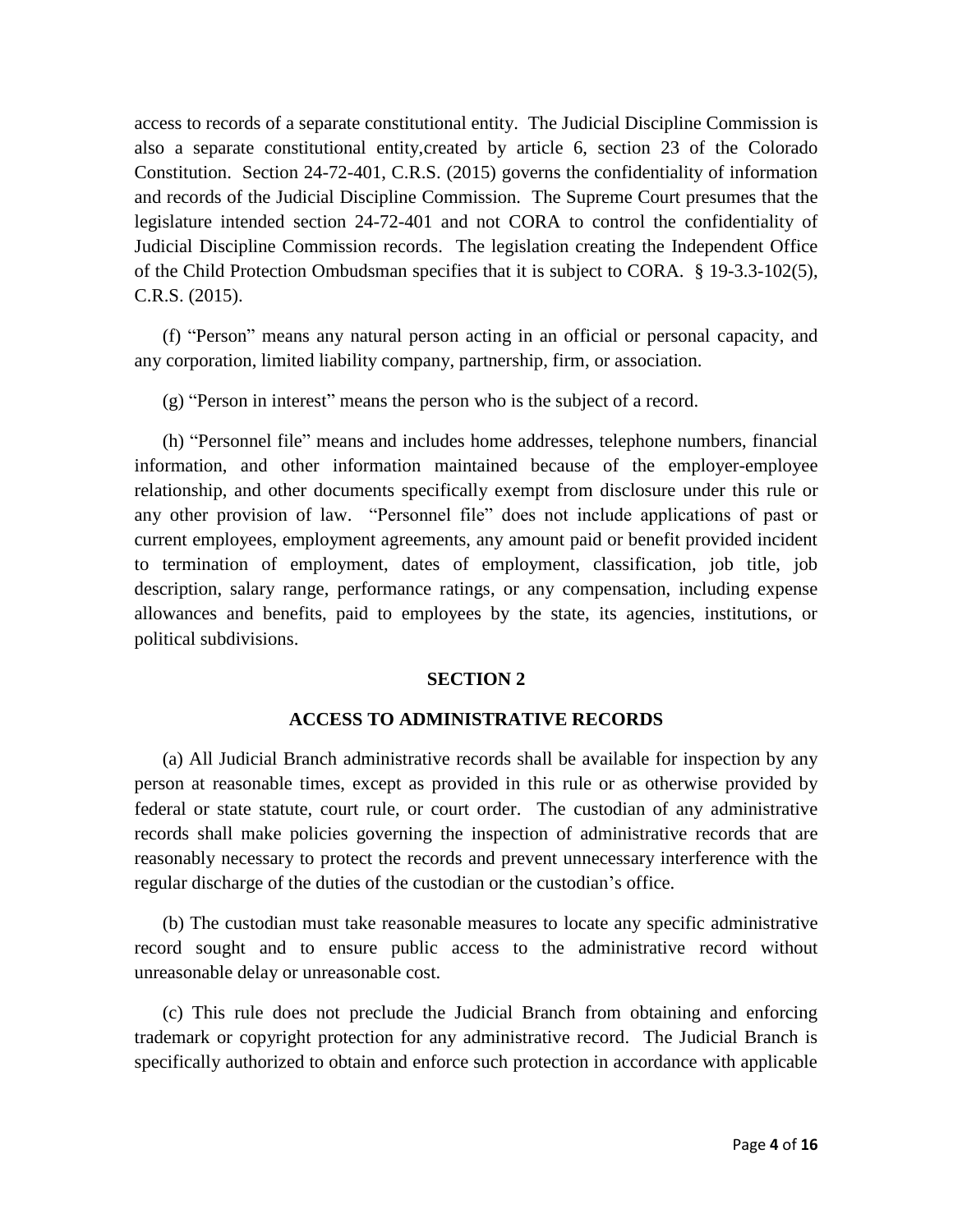federal law. This authorization does not restrict public access to or fair use of copyrighted materials and does not apply to writings that are merely lists or other compilations.

## **SECTION 3**

### **EXCEPTIONS AND LIMITATIONS ON ACCESS TO RECORDS**

**(a) Exceptions and Limitations on Access to Records.** The custodian of any administrative record shall allow any person to inspect a record or any portion thereof except based on the following grounds or as provided in subsection (b) or (c):

(1) Such inspection would be contrary to any state statute;

(2) Such inspection would be contrary to any federal statute or regulation;

(3) Such inspection is prohibited by court order or court rule; or

(4) Such inspection could compromise the safety or security of a Judicial Branch employee.

COMMENT: Paragraph (4) of this subsection is not in CORA. This provision recognizes that the records of the Judicial Branch contain information that could jeopardize the safety or security of its employees, and the Judicial Branch has an obligation to its employees to not release such information.

**(b) May Deny Inspection.** Unless otherwise provided by federal or state statute, court rule, or court order, the custodian may deny inspection of the following records on the ground that disclosure would be contrary to the public interest:

(1) Information related to research projects conducted by or in affiliation with the Judicial Branch.

(2) E-mail addresses provided by a person to the Judicial Branch for the purpose of future electronic communications to the person from the Judicial Branch.

(3) E-mail addresses of any person currently or formerly associated with the Judicial Branch by virtue of employment, internship, volunteer position, contracting, or appointment to a board, commission, or committee.

COMMENT: CORA does not have a similar provision governing e-mail addresses of employees. This provision is intended to protect against improper ex parte contacts and to protect personal and Judicial Branch e-mails from being subject to phishing, marketing, or other security risks.

(4) Individual signatures that constitute confidential personal information.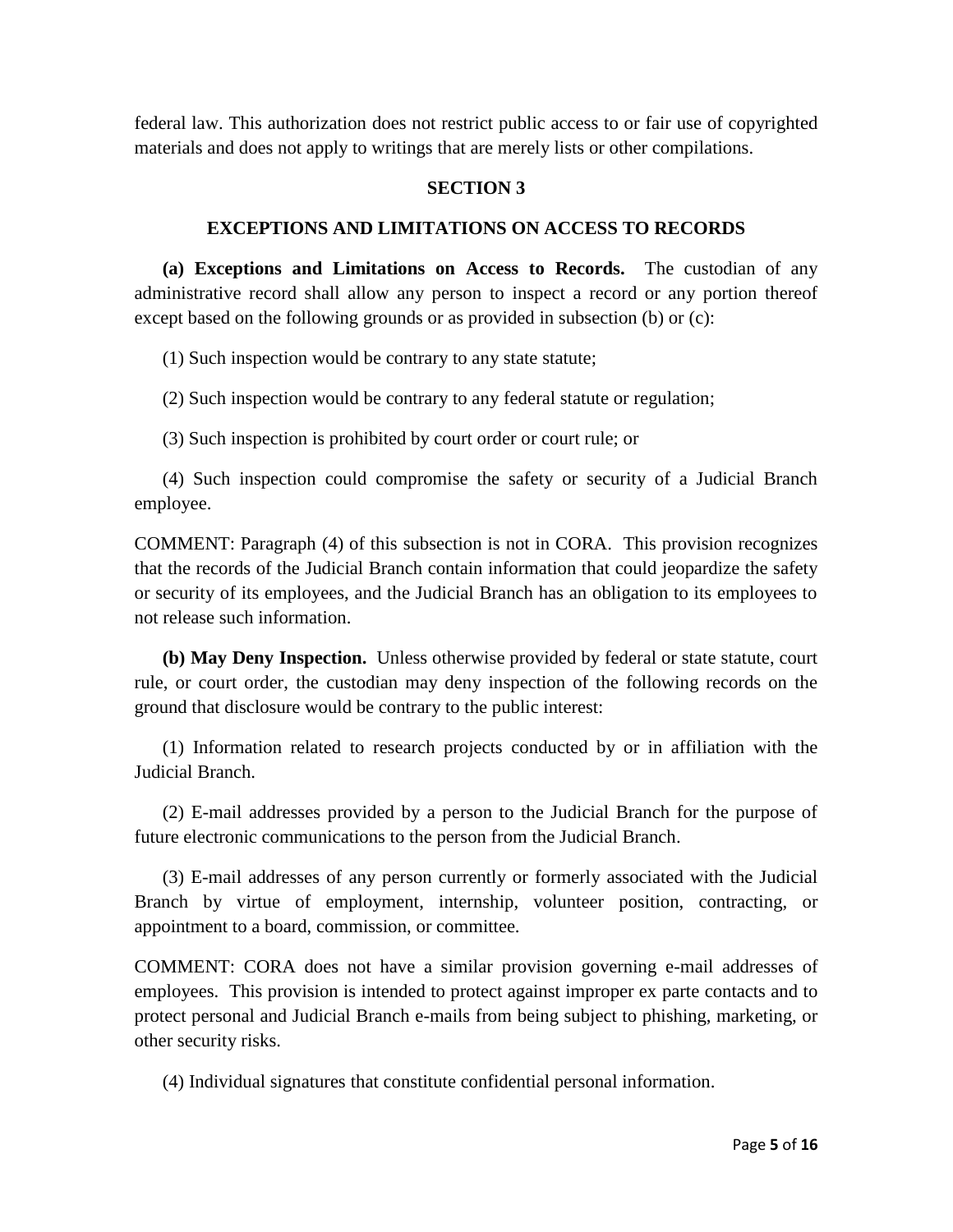COMMENT: This provision is not in CORA. The Judicial Branch protects individual signatures because they can be misappropriated and subject to improper and illegal use.

(5) Contracts and assignment letters related to the Senior Judge Program unless confidential personal information has been redacted.

COMMENT: The Senior Judge Program is unique to the Judicial Branch, and the Judicial Branch has an interest in protecting the confidential personal information of judges in the Senior Judge Program.

(6) Financial records of judges and justices, Judicial Branch employees, or payees, unless confidential personal information has been redacted.

COMMENT: The rule is intended to protect the confidential personal information of judges and justices, Judicial Branch employees, and payees. Judges and justices are required to provide periodic financial disclosures to the Secretary of State. §§ 24-6-202, 203, C.R.S. (2015).

(7) Written communication from the public implying that the author intended the communication to be confidential and written communication from the public for the purpose of requesting assistance with personal matters affecting the author that are not publicly known, as well as any communication from the Judicial Branch in response.

COMMENT: The Judicial Branch regularly receives unsolicited correspondence from the public with highly personal information. This provision recognizes that disclosure of these personal communications may be contrary to the public interest. CORA contains a similar provision regarding correspondence between a constituent and an elected official on a personal and private matter. § 24-72-202(6)(a)(II)(C), C.R.S. (2015).

(8) Records related to legislation, including documents related to fiscal notes, proposed or introduced legislation, and the drafting of bills or amendments.

COMMENT: CORA addresses drafts of legislation and documents relating to drafting as part of its "work product" exception to disclosure. § 24-72-202(6.5)(b), C.R.S. (2015). The Judicial Branch takes a similar approach here.

(9) All data and records pertaining to administration of a licensing or certification examination, including application materials, test questions, applicant answers, scoring keys, all grading information and materials, and graded answers.

COMMENT: This provision is not in CORA. The Judicial Branch administers certain licensing and certification examinations, including the bar examination for attorneys. This provision recognizes that disclosure of exam materials or individual application materials may be contrary to the public interest.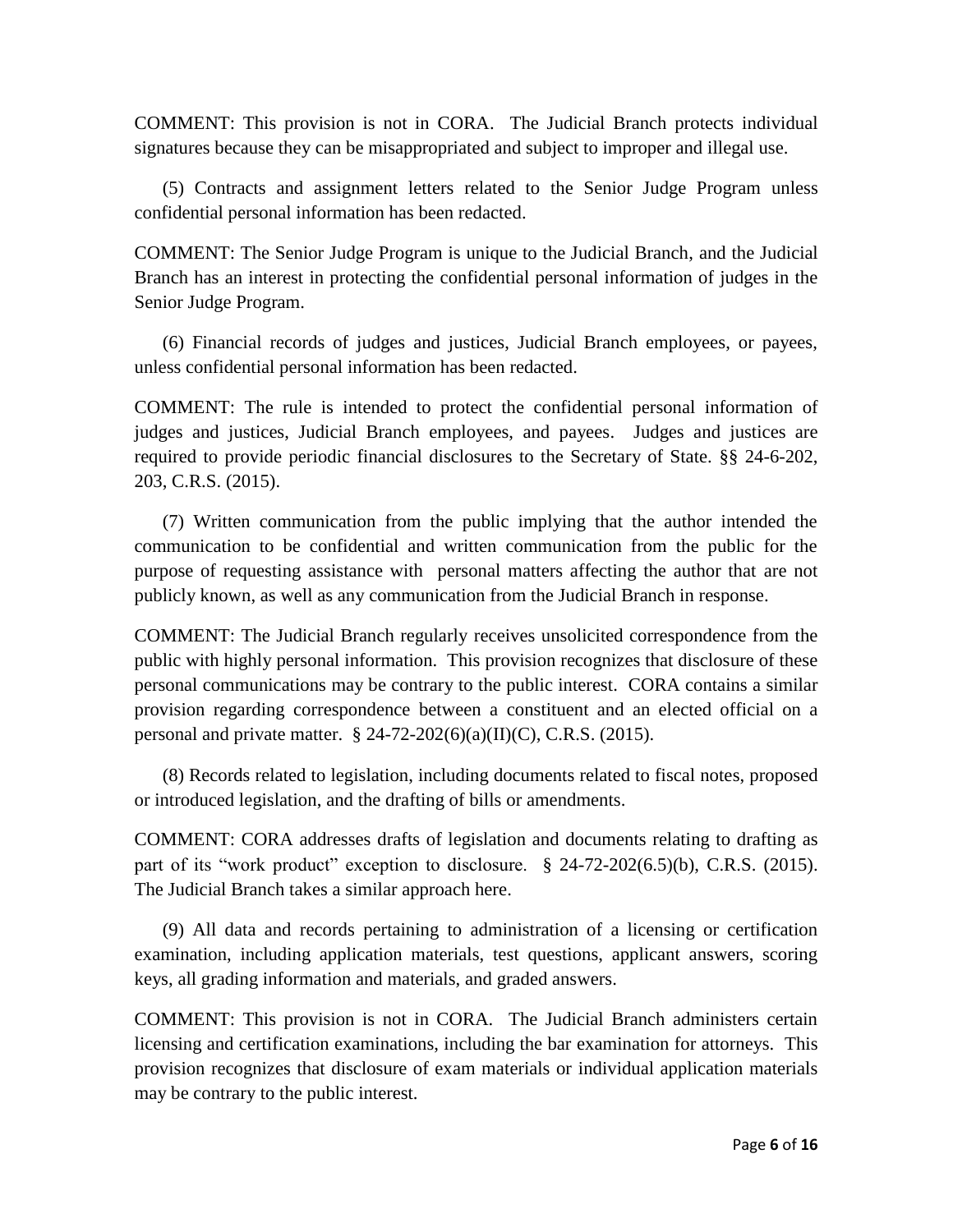(10) Security records, including records regarding security plans developed or maintained by the Judicial Branch, such as:

(A) Details of security plans and arrangements, investigation reports, audit reports, assessments reports, specific incident reports, warnings, investigations, emergency plans, building floor plans and blueprints, building access details, equipment, visitor and vendor logs, surveillance, network and systems topology, and network and systems security design;

(B) Reports of loss that relate to security measures;

(C) Any records of the intelligence information or security procedures of any sheriff, prosecuting attorney, or other law enforcement agency, or investigatory files compiled for any law enforcement purpose related to security measures;

(D) Portions of records of the expenditure of public moneys containing details of security plans and arrangements or investigations. Records of the expenditure of public moneys on security arrangements or investigations, including contracts for security plans and arrangements and records related to the procurement of, budgeting for, or expenditures on security systems, are otherwise available for inspection; and

(E) Any record provided by another public entity that contains details of security arrangements or investigations. The Judicial Branch custodian must refer a request to inspect the record to the public entity that provided the record and shall disclose to the requestor the name of the public entity.

This paragraph (10) does not prohibit the custodian from transferring records containing details of security arrangements or investigations to the Division of Homeland Security and Emergency Management in the Department of Public Safety, the governing body of any city, county, or other political subdivision of the state, or any federal, state, or local law enforcement agency. The custodian shall not transfer any record received from a nongovernmental entity without the prior written consent of the entity unless such information is already publicly available.

COMMENT: CORA contains a similar provision. § 24-72-204(2)(a)(VIII), C.R.S. (2015). This rule provides more specific detail on the types of security records maintained by the Judicial Branch.

Notwithstanding any provision to the contrary in this subsection (b), the custodian shall deny inspection of any record that is confidential by federal or state statute, court rule, or court order.

**(c) Must Deny Inspection.** Unless otherwise provided by federal or state statute, court rule, or court order, the custodian must deny inspection of the following records: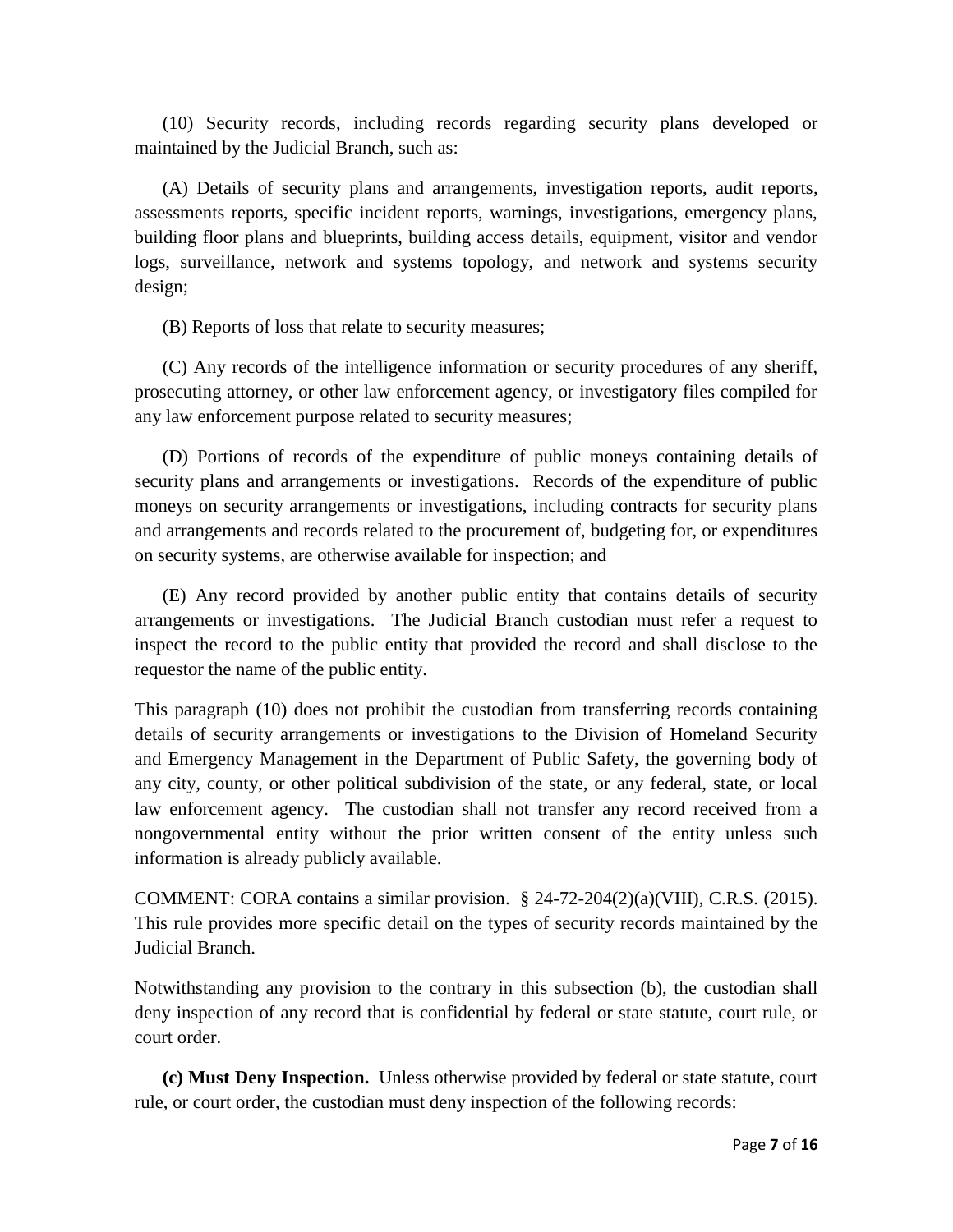(1) Medical, mental health, sociological, and scholastic achievement data on individual persons and groups from which individuals can be identified, unless requested by the person in interest.

#### (2) Personnel files.

This paragraph (2) does not prevent the person in interest from requesting information from his or her own personnel file or from granting written, signed permission for a third party to access specific components of his or her personnel file that are subject to inspection by the employee.

(3) Any records of sexual harassment complaints and investigations, whether or not such records are maintained as part of a personnel file; except that, an administrative agency investigating the complaint may, upon a showing of necessity to the custodian of records, gain access to information necessary to the investigation of such a complaint. This paragraph shall not apply to records of sexual harassment complaints and investigations that are included in court files and records of court proceedings. Disclosure of all or a part of any records of sexual harassment complaints and investigations to the person in interest is permissible to the extent that the disclosure can be made without permitting the identification, as a result of the disclosure, of any individual involved. This paragraph shall not preclude disclosure of all or part of the results of an investigation of the general employment policies and procedures of an agency, office, department, or division, to the extent that the disclosure can be made without permitting the identification, as a result of the disclosure, of any individual involved.

(4) Letters of reference.

(5) Trade secrets and proprietary information including copyrighted and trademarked materials, and other intellectual property constituting trade secrets and proprietary information; software programs; network and systems architectural designs; source code; source documentation; project management materials developed or maintained by the Judicial Branch; information in tangible or intangible form relating to released and unreleased Judicial Branch software or hardware, user interface specifications, use case documents, images and design screens, database design structures and architecture, security structures and architecture; the Judicial Branch's original design ideas; the Judicial Branch's non-public business policies and practices relating to software development and use; and the terms and conditions of any actual or proposed license agreement or other agreement concerning the Judicial Branch's products and licensing negotiations.

COMMENT: CORA contains a similar provision.  $\S$  24-72-204(3)(a)(IV), C.R.S. (2015). This provision of the rule is broader than CORA and contains additional protection of information technology records, including trade secrets and proprietary information. The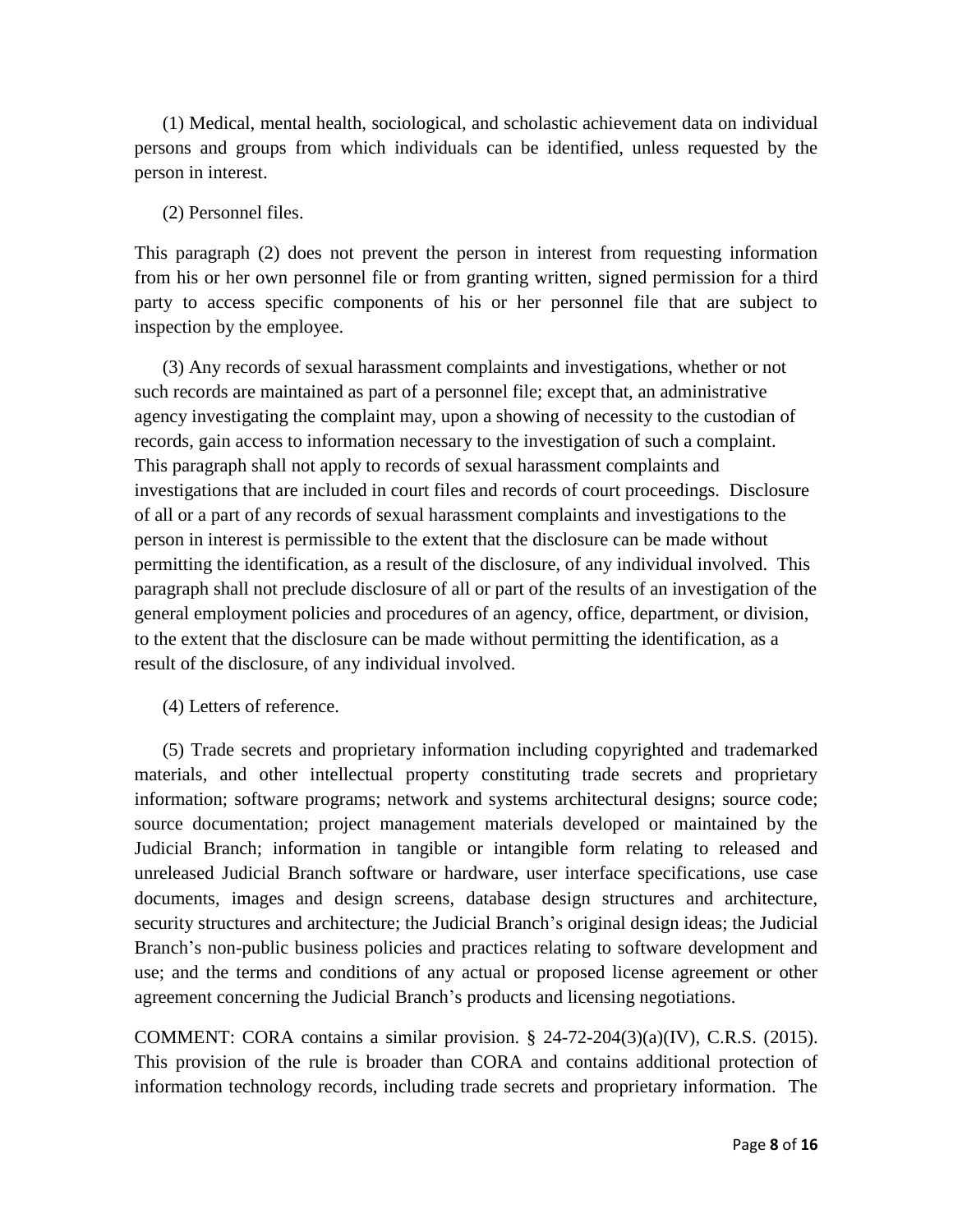Judicial Branch relies heavily on its Information Technology infrastructure and has invested in proprietary systems that may not be subject to disclosure.

(6) Library and museum records contributed by private persons, to the extent of any limitations placed thereon as conditions of such contributions.

(7) Privileged information; confidential legal, commercial, financial, geological, or geophysical data; and confidential personal information.

(8) Names, addresses, e-mail addresses, telephone numbers, and personal financial information of users of public facilities or cultural services that are owned and operated by the Judicial Branch. This paragraph does not prohibit the publication of such information in an aggregate or statistical form if the identity, location, or habits of individuals are not revealed. This paragraph does not prohibit the custodian from transmitting data to any agent of an investigative branch of a federal agency or any criminal justice agency as defined in section 24-72-302(3), C.R.S. (2015), who makes a request to the custodian to inspect such records and who asserts that the request for information is reasonably related to an investigation within the scope of the agency's authority and duties.

(9) Any probation supervision files not included in Chief Justice Directive 05-01 or subject to the provisions of part 3 of article 71 of title 24 of the Colorado Revised Statutes.

COMMENT: This provision is not in CORA. Probation supervision files are unique to the Judicial Branch.

(10) Useful Public Service supervision files. This paragraph does not prevent the disclosure of records related to nonprofit agencies partnering with the Judicial Branch in the Useful Public Service program once signature verification pages have been redacted.

COMMENT: This provision is not in CORA. Useful Public Service supervision files are unique to the Judicial Branch.

(11) Portions of records that reveal a crime victim's confidential personal information.

COMMENT: This provision is not in CORA. This rule recognizes the confidentiality concerns of crime victims and is intended to protect their safety, security, and confidential personal information.

(12) Juror records, except as provided by federal or state statute, court rule, or court order.

COMMENT: This provision is not in CORA. Juror records are unique to the Judicial Branch and must remain confidential to protect juror safety and security. Certain juror records are addressed by statute. § 13-71-101 to -145, C.R.S. (2015).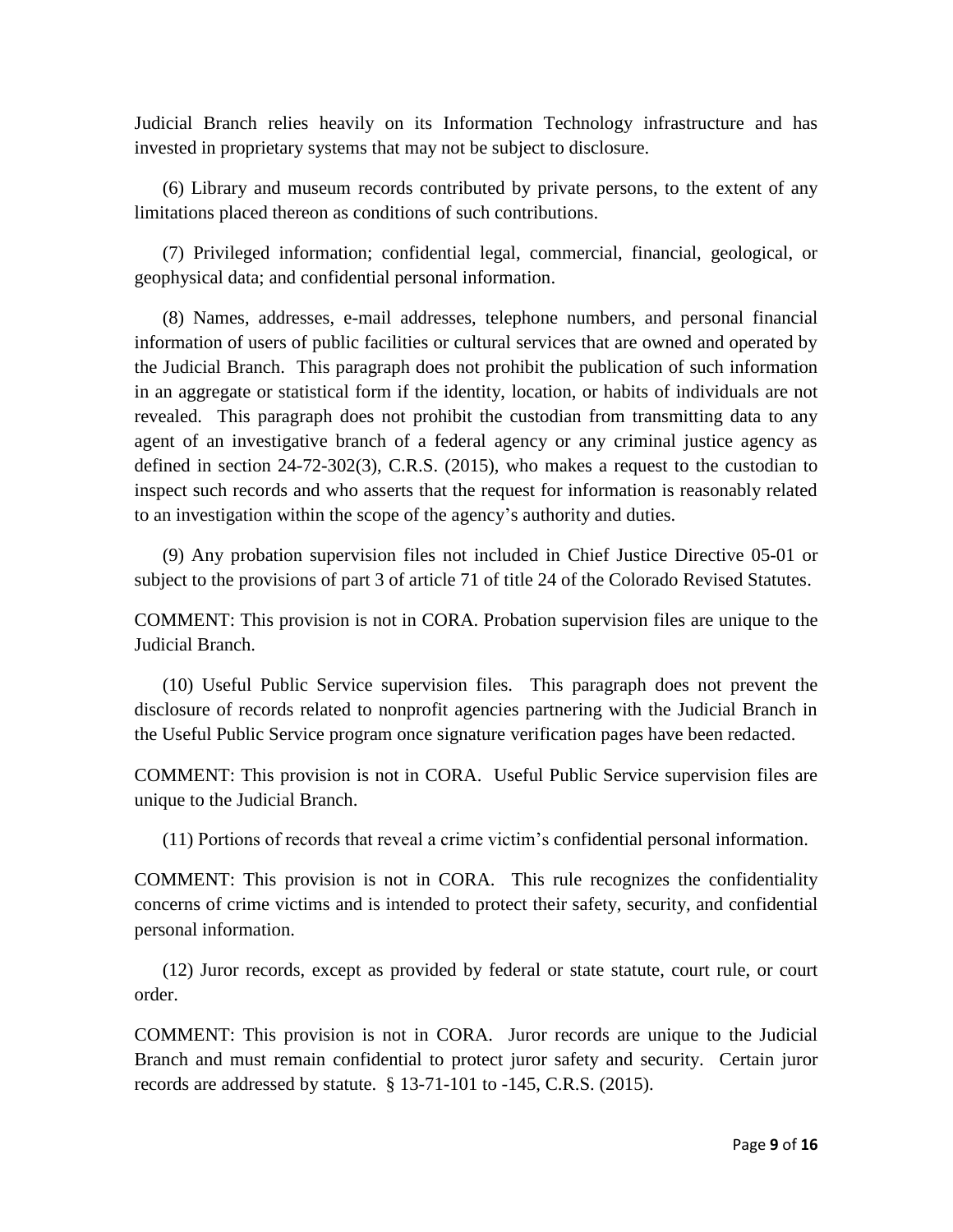(13) Collection files pertaining to a person, including collections investigator files. Such files shall be available to the person in interest to the extent permitted by federal or state statute, court rule, or court order. Aggregate or statistical information related to collection files is available for inspection.

COMMENT: This provision is not in CORA. The Judicial Branch is responsible in many cases for collections and collections investigations related to court costs, fines, fees, and restitution. These files contain confidential personal and financial information.

(14) Search warrants that do not have a return of service, except when requested by the law enforcement agency that sought the warrant.

COMMENT: This provision is not in CORA. Search warrant records are unique to the Judicial Branch, and search warrant records without a return of service may contain confidential case or investigation information.

(15) Individual-level responses to surveys conducted by or for the Judicial Branch to collect Judicial Branch performance evaluation information. The aggregate results of such surveys are available for inspection.

COMMENT: This provision is not in CORA. The Judicial Department relies upon honest and frank feedback regarding the performance of the branch. If individual-level responses are not expected to be confidential, individuals may be dissuaded from providing reliable evaluations.

(16) Draft reports and related documents prepared by or for the Judicial Branch for internal use in evaluating the performance of the Judicial Branch.

COMMENT: This provision is consistent with the definition of "work product" under CORA. §§ 24-72-202(6), (6.5), C.R.S. (2015).

(17) Reports and related documents prepared by the Judicial Branch to monitor protected party proceedings unless ordered by a judge in a specific court action. Aggregate or statistical information related to protected party proceedings is available for inspection.

COMMENT: This provision is not in CORA. Protected party proceedings are unique to the Judicial Branch, and confidentiality in these cases must be maintained to protect minors and those who do not have the capacity to proceed in court on their own.

(18) Purchasing records related to a service or product purchased from a vendor that are determined to be confidential pursuant to applicable procurement rules. Records related to the purchasing process, including criteria and scoring, are not available for inspection until the purchasing process is finalized and any information identifying the scorekeeper on the scoring sheets has been redacted.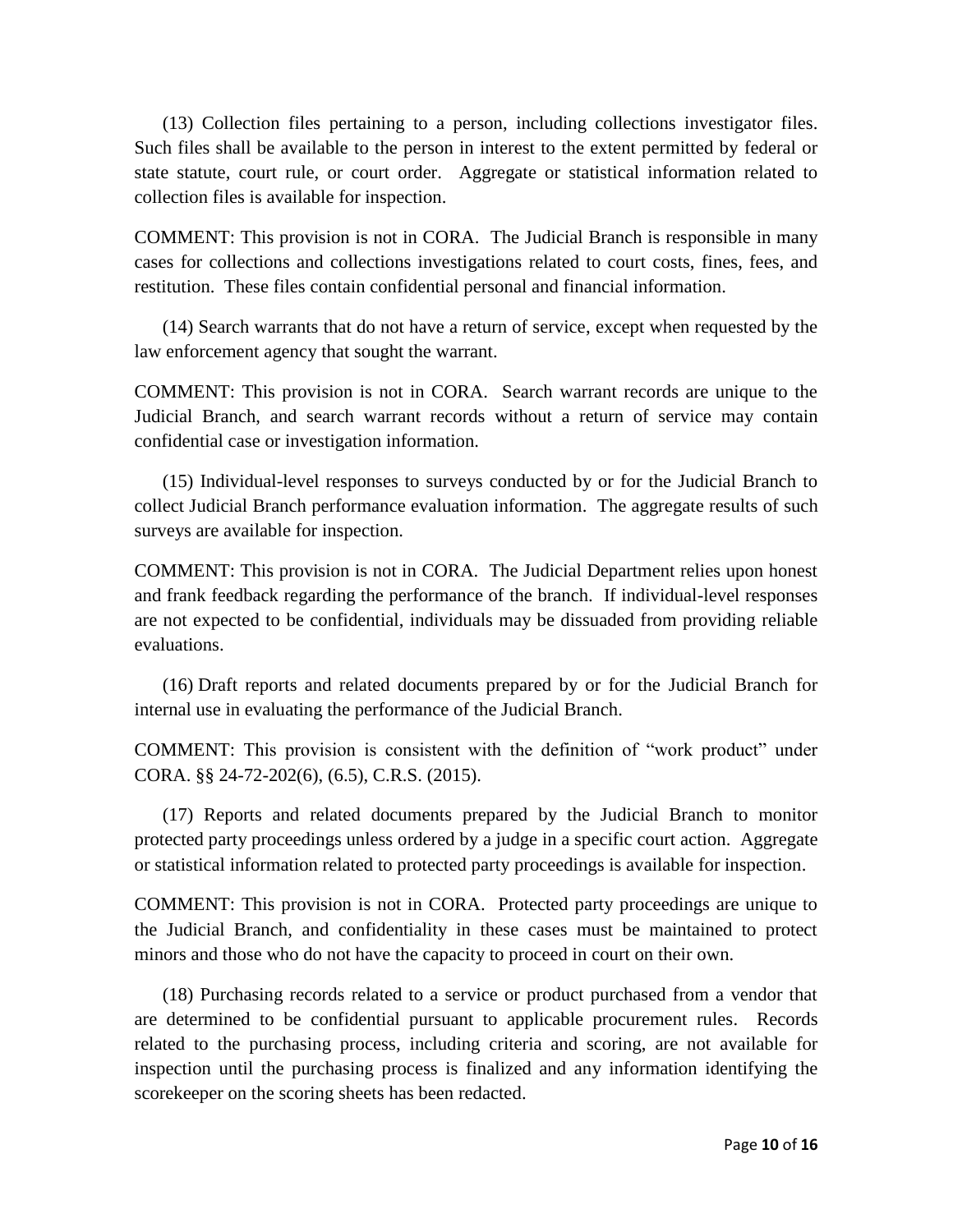COMMENT: Confidential purchasing records are addressed generally in CORA as confidential commercial and financial information. § 24-72-204(3)(a)(IV), C.R.S. (2015). This provision of the rule specifies more clearly that purchasing records determined to be confidential under the procurement rules applicable to the agency cannot be disclosed.

(19) The following financial records:

(A) Identifying bank account information such as bank account number, Public Deposit Protection Act account number, and account owner signature card;

(B) Federal tax identification information including Employer Identification Number; and

COMMENT: This provision is not in CORA. The Judicial Branch does not disclose federal tax information.

(C) Financial records that reveal a crime victim's or a witness's confidential personal information.

COMMENT: This provision is not in CORA. The Judicial Branch has a strong interest in protecting the confidential personal information of witnesses and crime victims.

(20) Records regarding an independent contractor's personal financial information and records maintained for the purpose of evaluating an independent contractor's contract with respect to qualifications and performance under the contract, subject to the disclosures allowed under paragraph (18) of this subsection.

(21) Investigation records, such as:

(A) Any record of civil or administrative investigations authorized by federal or state statute, court rule, or court order conducted by the Judicial Branch unless the record is available for inspection pursuant to federal or state statute, court rule, or court order; and

(B) Any record of an internal personnel investigation, except that records of actions taken based on such investigation must be open to inspection. Any records of investigations referred to the Judicial Discipline Commission are governed by the Colorado Rules of Judicial Discipline.

COMMENT: CORA does not specifically address internal personnel investigations. This rule strikes a balance between providing a thorough and confidential process for investigating personnel issues and disclosing any action taken as a result of the investigation.

(23) Judicial application records submitted by or on behalf of an applicant for any judicial office in any court of record who is not listed on the nominee list certified to the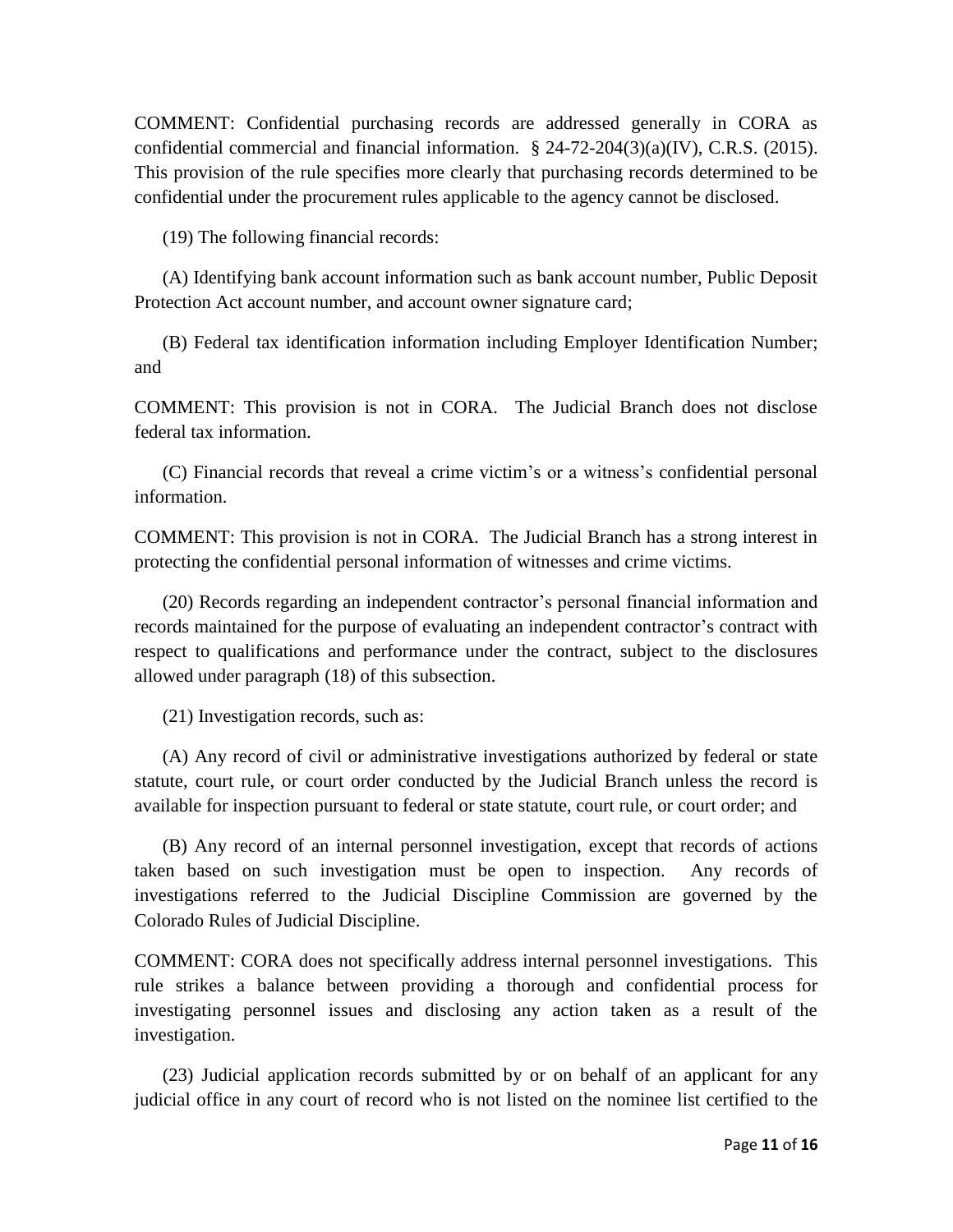governor as described in article VI, section 20 of the Colorado Constitution, unless local commission rules permit disclosure of such information. Portions of the Judicial Nominating Commission Application for Colorado State Court Judgeship designated as confidential, including letters of reference, are not available for inspection. The public portions of the applications of the nominees on the list certified to the governor are available for inspection until a judicial appointment is made. After a judicial appointment is made, the public portions of the application only of the person appointed are available for inspection.

COMMENT: Judicial application records are unique to the Judicial Branch. However, these applications are similar to applications for an executive position, which are protected from disclosure under CORA.  $\S$  24-72-204(3)(a)(XI)(A), C.R.S. (2015). The rule recognizes that some local commission rules may permit disclosure of certain information regarding all applicants, and the rule permits such disclosure.

(24) Work product, including all advisory or deliberative materials assembled for the benefit of the Judicial Branch that express an opinion or are deliberative in nature and are communicated for the purpose of assisting the Judicial Branch in performing its duties, such as:

(A) Communication, notes, and memoranda that relate to or serve as background information for such duties; and

(B) Preliminary drafts and discussion copies of documents that express a decision, determination, or conclusion by the Judicial Branch.

(25) Records protected under the common law governmental or deliberative process privilege, if the material is so candid or personal that public disclosure is likely to stifle honest and frank discussion within the Judicial Branch, unless the privilege has been waived. In some circumstances, public disclosure of such records may cause substantial injury to the public interest. If any administrative record is withheld pursuant to this paragraph, the custodian must provide a sworn statement describing each record withheld, explaining why each such document is privileged and why disclosure would cause substantial injury to the public interest. If the requestor so requests, the custodian must apply to the district court for an order permitting him or her to restrict disclosure. The application shall be subject to the procedures and burden of proof provided for in subsection (d) of this section. All persons entitled to claim the privilege with respect to the records in issue shall be given notice of the proceedings and shall have the right to appear and be heard. In determining whether disclosure of the records would cause substantial injury to the public interest the court shall weigh, based on the circumstances presented in the particular case, the public interest in honest and frank discussion within government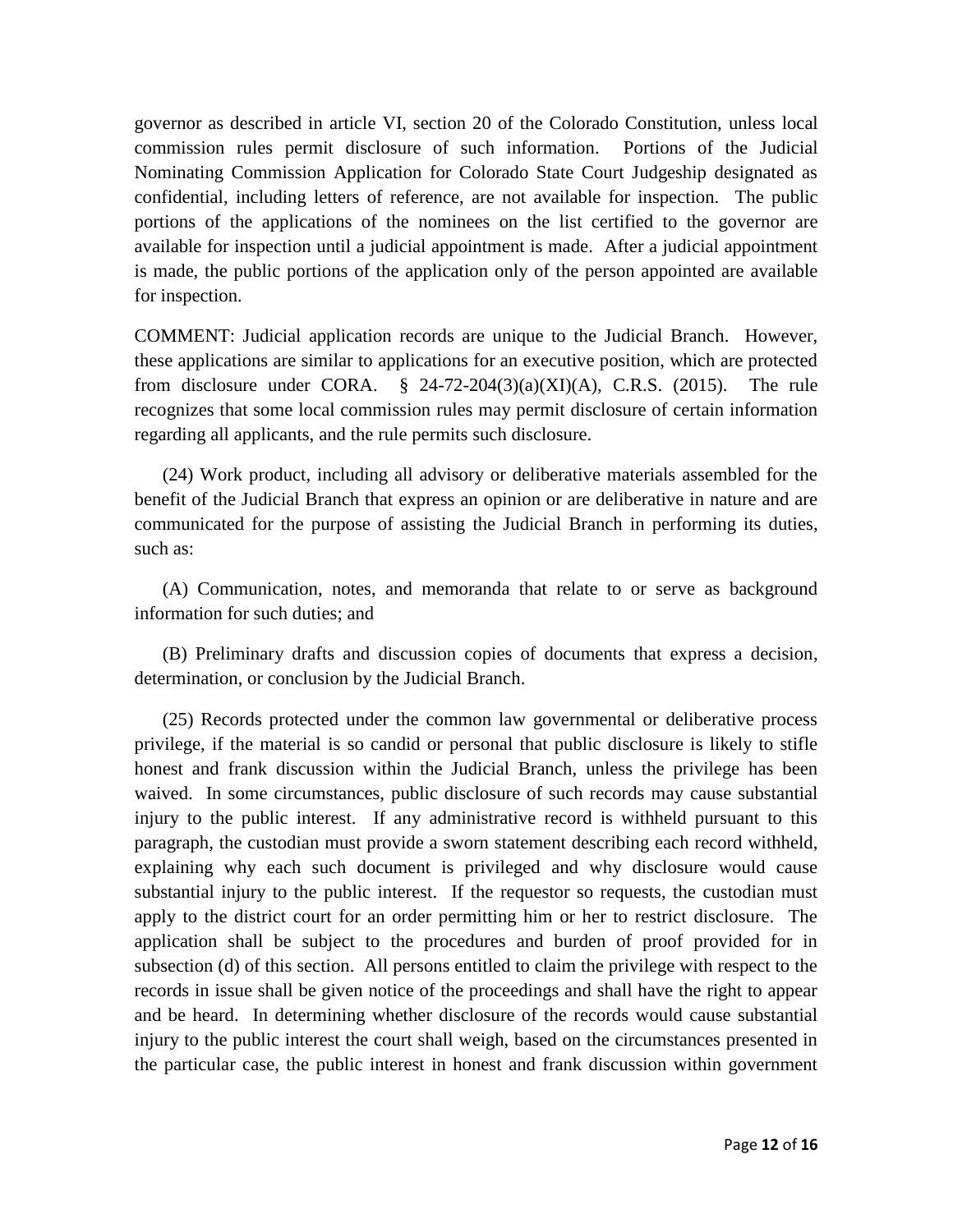and the beneficial effects of public scrutiny upon the quality of governmental decisionmaking and public confidence therein.

### **(d) Petition for Order Permitting Restriction.**

(1) In addition to any of the foregoing, if in the opinion of the custodian access to the contents of a record would do substantial injury to the public interest, notwithstanding the fact that the record might otherwise be available for inspection, or if the custodian is unable, in good faith, after exercising reasonable diligence, and after reasonable inquiry, to determine if this rule restricts access to the record, the custodian may petition the district court of the district in which the record or the custodian is located for an order permitting restriction of access to the record or for the court to determine if access to the record is restricted. A hearing on the petition shall be held at the earliest practical time. The person seeking access to the record must be served with notice of the hearing pursuant to the Colorado Rules of Civil Procedure and has the right to appear and be heard.

(2) In the case of a record otherwise available for inspection pursuant to this Rule, after a hearing the court may, upon a finding that access would cause substantial injury to the public interest, issue an order authorizing the custodian to restrict access. In the case of a record that may be restricted from access pursuant to this rule, after a hearing the court may, upon a finding that access to the record is restricted, issue an order restricting access. In an action brought pursuant to this subsection (d), the custodian has the burden of proof.

(3) The court costs and attorney fees provision of section 5 does not apply to petitions filed pursuant to this subsection (d) if the custodian proves and the court finds that the custodian, in good faith, after exercising reasonable diligence, and after making reasonable inquiry, was unable to determine if this rule restricts access to the record without a ruling by the court.

## **SECTION 4**

## **PROCEDURE TO ACCESS RECORDS**

COMMENT: This rule creates a different process than CORA for accessing records but with similar timeframes. Under the rule, the Judicial Branch responds to a request for inspection within three business days of receipt of the request. Certain extenuating circumstances specified in the rule may require additional time for a response. Any fees charged must be consistent with Chief Justice Directive 06-01, but the fees are similar to the fees under CORA.

**(a) Request for Inspection.** Each Judicial Branch agency will develop and make information available to the public outlining how to obtain access to administrative records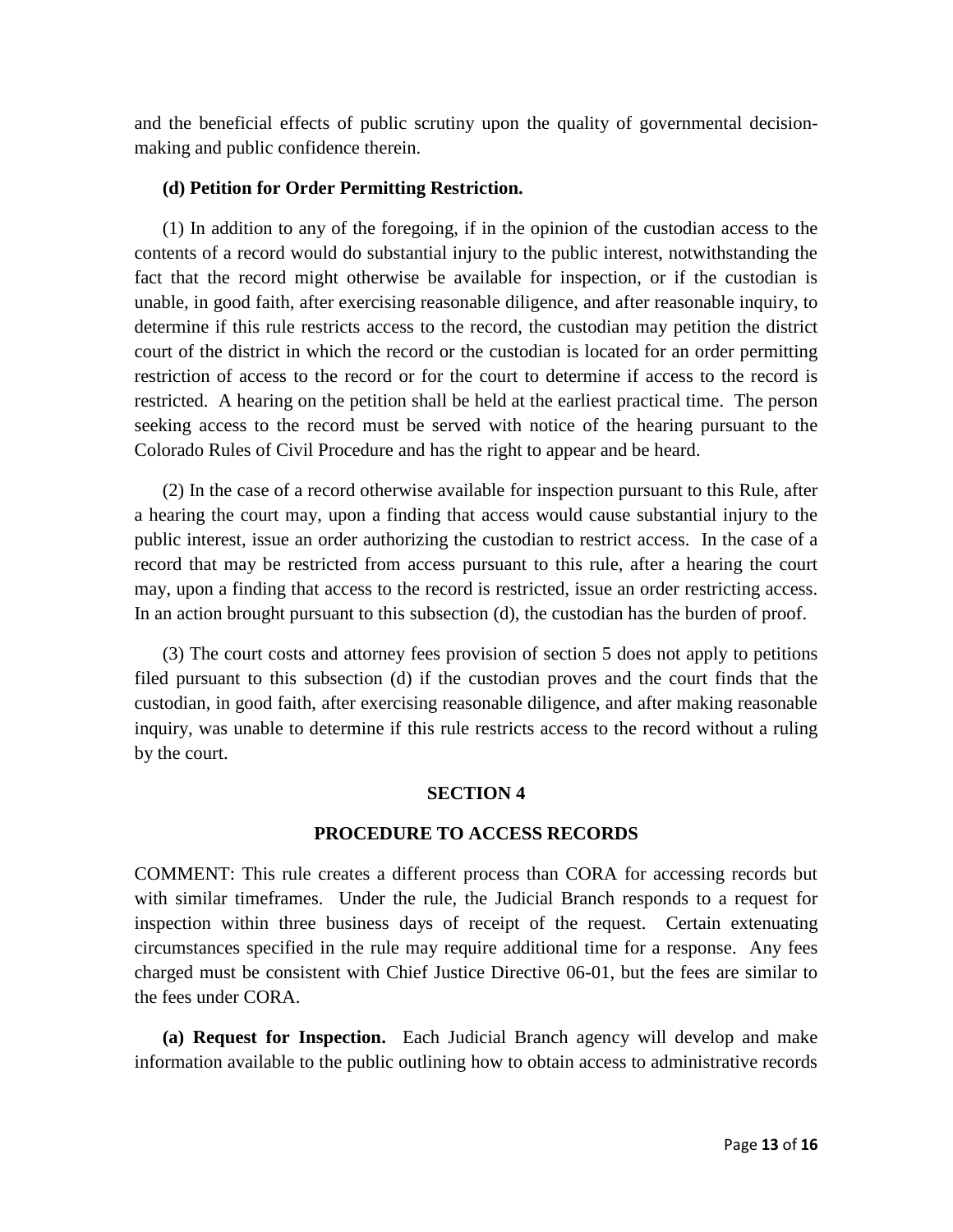pursuant to this rule. Any request for inspection must be made in accordance with the adopted procedures.

**(b) Response.** Within three business days of receipt of a request for inspection, the custodian must provide one or more of the following responses:

(1) The record is available for inspection.

(A) When a record is available for inspection, the custodian must provide access to a record or provide written notice of a time and location for inspection of the record within a reasonable time. Production is subject to payment of any fee required under subsection (c) of this section; and

(B) The custodian may determine whether the record will be provided in print or electronic format. If the requestor is unable to use or access records provided in electronic format, the custodian will provide a copy, printout, or photograph of the record.

(2) The record is not available for inspection.

(A) When a record is not available for inspection, the custodian must provide written notice that:

(i) The record requested is not maintained by the custodian to whom the request was made;

(ii) The request did not provide information sufficient to identify the record sought; or

(iii) The record is not available for inspection pursuant to section 3 of this rule.

(B) If the custodian denies access to a record, the requestor may request a written statement of the grounds for the denial. Upon receipt the custodian must, within a reasonable time, provide a written statement setting forth the grounds for denial.

(3) The custodian requires an additional seven business days to respond because extenuating circumstances exist. A finding that extenuating circumstances exist must be made in writing by the custodian and provided to the requestor. Extenuating circumstances exist only when:

(A) A broadly stated request is made that encompasses all or substantially all of a large category of records and the request is without sufficient specificity to allow the custodian reasonably to prepare or gather the records within the three-day period; or

(B) A broadly stated request is made that encompasses all or substantially all of a large category of records and the agency is unable to prepare or gather the records within the three-day period because all or substantially all of the resources necessary to respond to the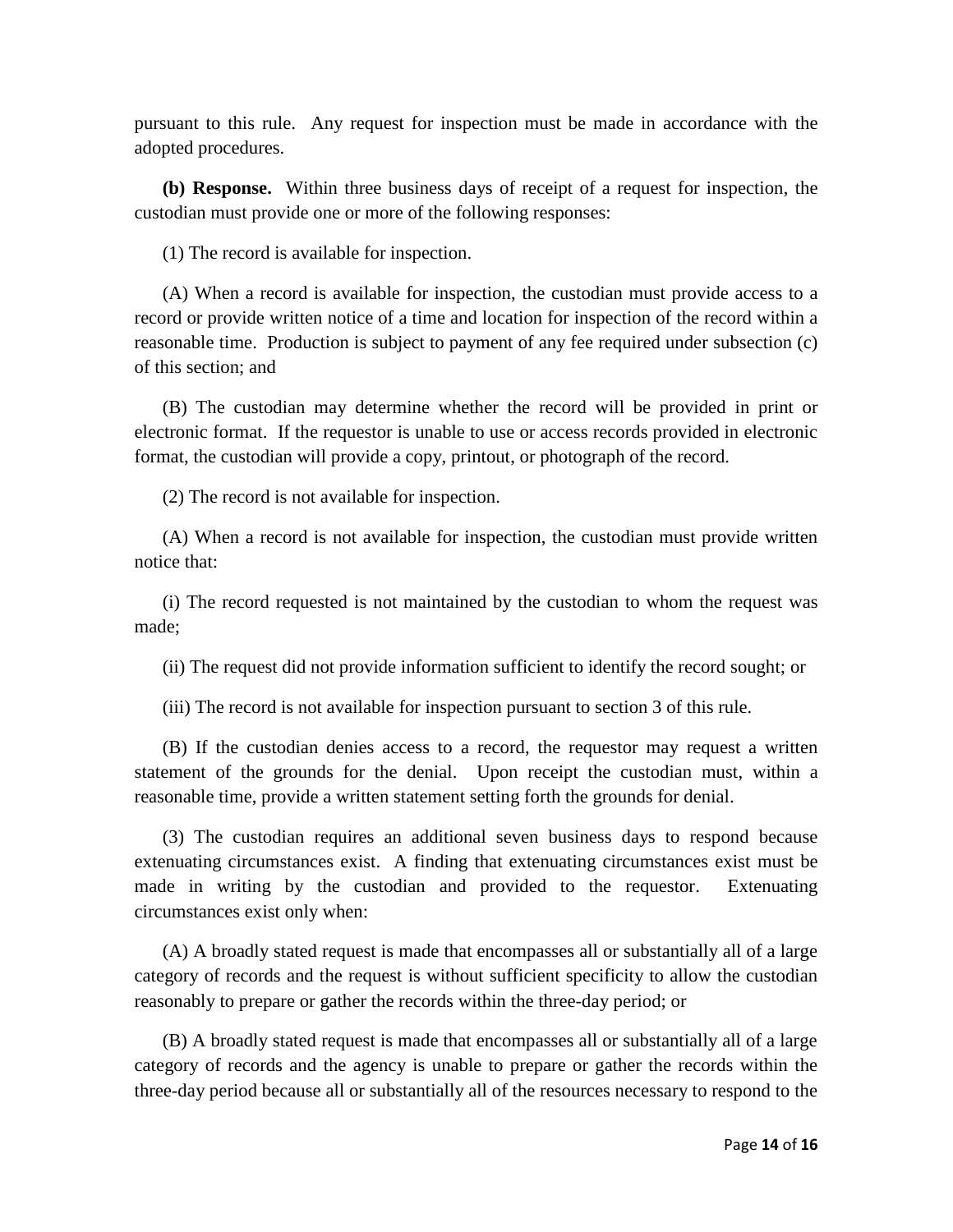request are dedicated to meeting an impending deadline or to a period of peak demand that is either unique or not predicted to recur more frequently than once a month; or

(C) The request involves such a large volume of records that the custodian cannot reasonably prepare or gather the records within the three-day period without substantially interfering with the custodian's obligation to perform other responsibilities.

### **(c) Fees.**

(1) A custodian may impose a fee in response to a record request if the custodian has, before the date of receiving the request, either posted on the custodian's website or otherwise made publicly available a written policy that specifies the applicable conditions and fees for research, retrieval, redaction, copying, and transmission of a record. Assessment of fees shall be consistent with Chief Justice Directive 06-01. Where the fee for a certified copy or other copy, printout, or photograph of a record is specifically prescribed by federal or state statute, court rule, or court order, the specific fee shall apply.

(2) The custodian may notify the requestor that a copy of the record is available but will only be produced once the custodian either receives payment or makes arrangements for receiving payment for all costs associated with records research, retrieval, redaction, copying, and transmission and for all other fees lawfully imposed.

## **SECTION 5**

## **RESOLUTION OF DISPUTES**

(a) Any person denied inspection of a record under this rule may petition the district court of the district in which the record or the custodian is located for an order directing the custodian to show cause why the custodian should not permit inspection of the record. At least three business days before filing a petition with the district court, the person who has been denied inspection of a record must file a written notice with the custodian who denied inspection of the record informing the custodian that the person intends to file a petition with the district court. A hearing on a petition shall be held at the earliest practicable time.

(1) Unless the court finds that the denial of the right of inspection was proper, it shall order the custodian to permit such inspection and shall award court costs and reasonable attorney fees to the prevailing requestor in an amount to be determined by the court. No court costs and attorney fees may be awarded to a person who is a party engaged in litigation with a Judicial Branch agency and who petitions the court for an order pursuant to this section (5) for access to a record of the Judicial Branch agency if the court finds that the record sought is related to the pending litigation and is discoverable pursuant to applicable rules of procedure.